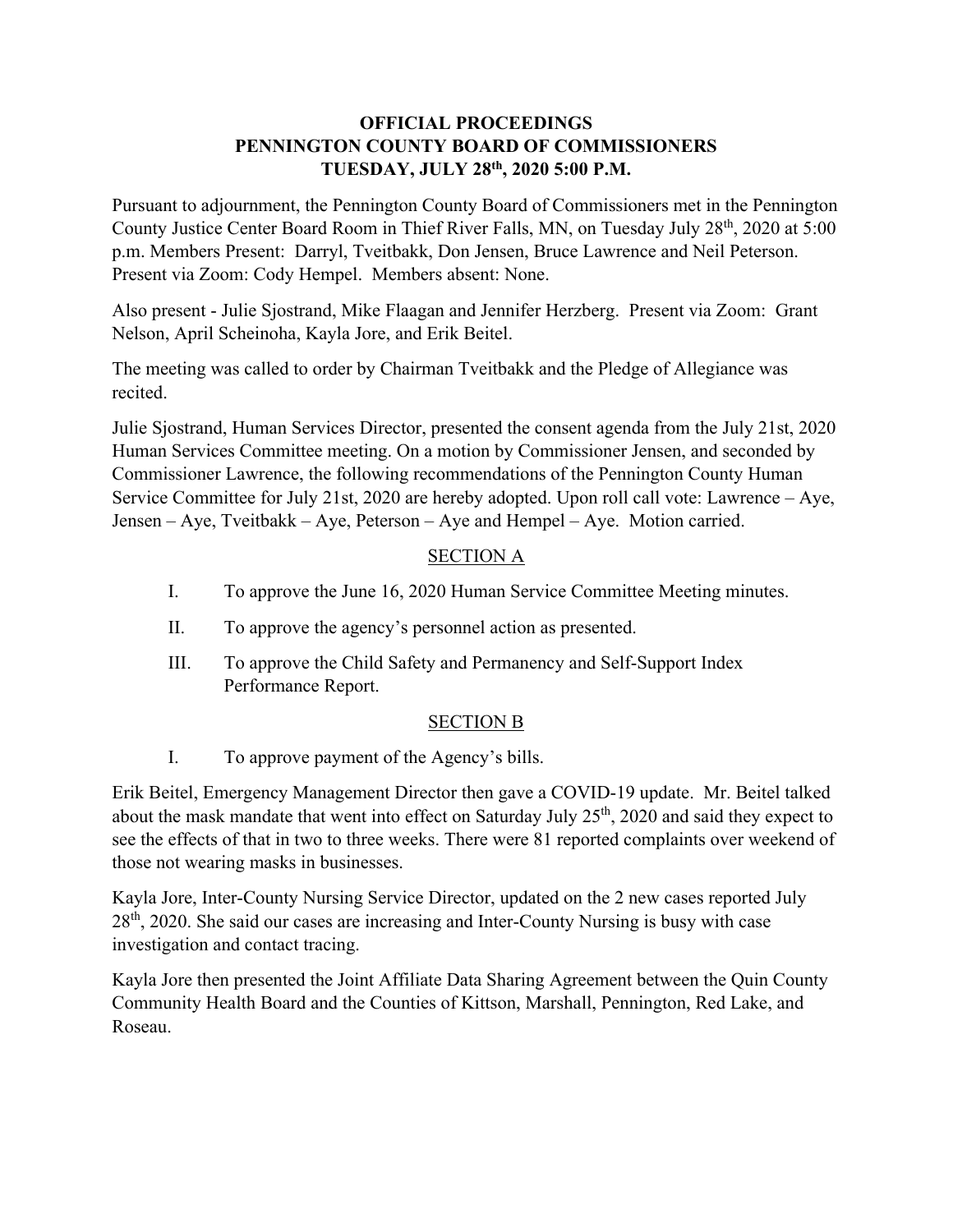#### **JOINT AFFILIATE DATA SHARING AGREEMENT**

This Joint Affiliate Data Sharing Agreement ("Agreement") is made this 28<sup>th</sup> day of July, 2020 by and between the Quin County Community Health Board, a multi-county community health board pursuant to Chapter 145A or the Minnesota Local Public Health Act ("CHB"), and the County of Kittson, the County of Marshall, the County of Pennington, the County of Red Lake, and the County of Roseau ("Counties"), all municipal corporations within the State of Minnesota.

**WHEREAS**, the CHB and the Counties ("Parties") are working together for the purpose of promoting community health and wellness, and to develop and implement policies, structures, and procedures to more effectively prevent illness and promote efficiency and economy in the delivery of public health services.

**WHEREAS**, the Counties are members of a Joint Powers Agreement, entered between the County of Kittson, the County of Marshall, the County of Pennington, the County of Red Lake, and the County of Roseau in order to establish the CHB. The Joint Powers Agreement includes requirements for how health and personal data must be handled. Nonetheless, the Parties believe it is prudent to enter this Agreement to make clear that the Parties are complying with their legal obligations to protect participant data.

**WHEREAS**, the Parties agree that health and personal data may be shared between the Parties. The Parties desire to enter this Agreement so as to define the obligations and protections that must be in place for each to share protected health information with each other.

**WHEREAS**, the Parties must comply with the Health Insurance Portability and Accountability Act ("HIPAA") and the Minnesota Government Data Practices ("MGDPA") when sharing information between Parties.

**NOW, THEREFORE**, in consideration of these promises and of the mutual covenants and agreements contained herein, the Parties hereto hereby agree as follows:

- 1. The Parties Responsibilities.
	- 1.1 *Obligations and Activities*. The Parties shall take all necessary and appropriate actions to ensure the privacy and security of the data ("Data") provided between the Parties as well as any not public data derived from the Data provided. At a minimum, the Parties actions must include the following:
		- 1.1.1 The Parties shall not share the Data with any person who is not employed by either party.
		- 1.1.2 The Parties shall not share the Data with any of their agents, employees, or subcontractors who do not need to know in order to perform their job duties.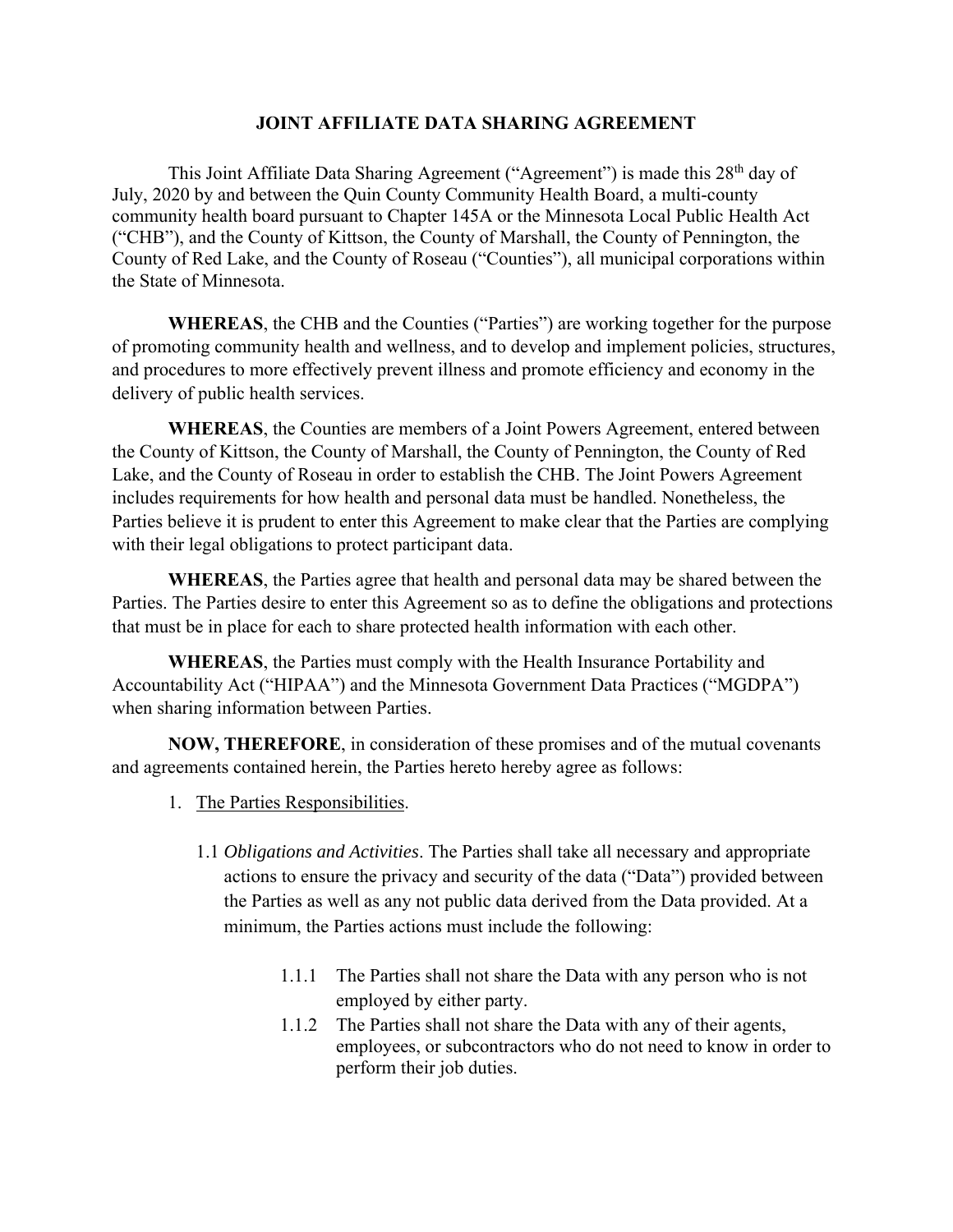- 1.1.3 The Parties shall ensure their agents, employees, or subcontractors are trained in and comply with all applicable laws pertaining to the Data, including but not limited to HIPAA and the MGDPA.
- 1.1.4 The Parties shall ensure that any subcontractors or other joint affiliates who create, receive, maintain, or transmit the Data on behalf of the Parties shall agree to the same restrictions, conditions, and requirements that apply to the Parties.
- 1.1.5 The Parties shall limit their use and dissemination of the Data to what is necessary for the administration and management of programs specifically authorized or mandated by law.
- 1.1.6 The Parties shall not use any of the Data for any purpose other than performing the Parties duties or for any purpose specifically authorized by law or federal requirements.
- 1.1.7 The Parties shall ensure that they meet all state and federal network and security policies that govern the Data.
- 1.1.8 The Parties shall maintain adequate physical security for all facilities and equipment to protect against unauthorized personnel gaining access to Data. Moreover, the Parties shall deploy security technology that will maintain a sufficient level of scrutiny at all times.
- 1.1.9 The Parties shall ensure they comply with all state and federal policies, procedures, and laws related to proper data practices, information policy, and use of the not public Data.
- 1.1.10 Any output documents, whether paper or electronic, must be transported, handled, and stored only by authorized employees, agents, or subcontractors of the Parties.
- 1.1.11 The Parties shall ensure their employees, agents, and subcontractors authorized to use the Data understand and follow policies and procedures for the appropriate and authorized use of the systems used to maintain the Data and for the protection of the Data.
- 1.1.12 The Parties shall be responsible for approving persons who have access to the systems used to maintain the Data and the use of the Data. The Parties are responsible for restricting any person's access that does not have a need to know.
- 1.1.13 The computer system and network used to store and access the Data must provide adequate security to prohibit unauthorized access to the Data. No unauthorized devices can be permitted to access, modify, use, or destroy any of the Data.
- 1.2 *Notification of Privacy and Security Incidents*. The Parties shall follow industry best practices to detect and immediately, or in any event no more than 24 hours after detection, notify the other Parties of any known or potential Privacy or Security Incident regarding Data provided by the Parties under this Agreement. For purposes of this Agreement, "Security Incident" means the attempted or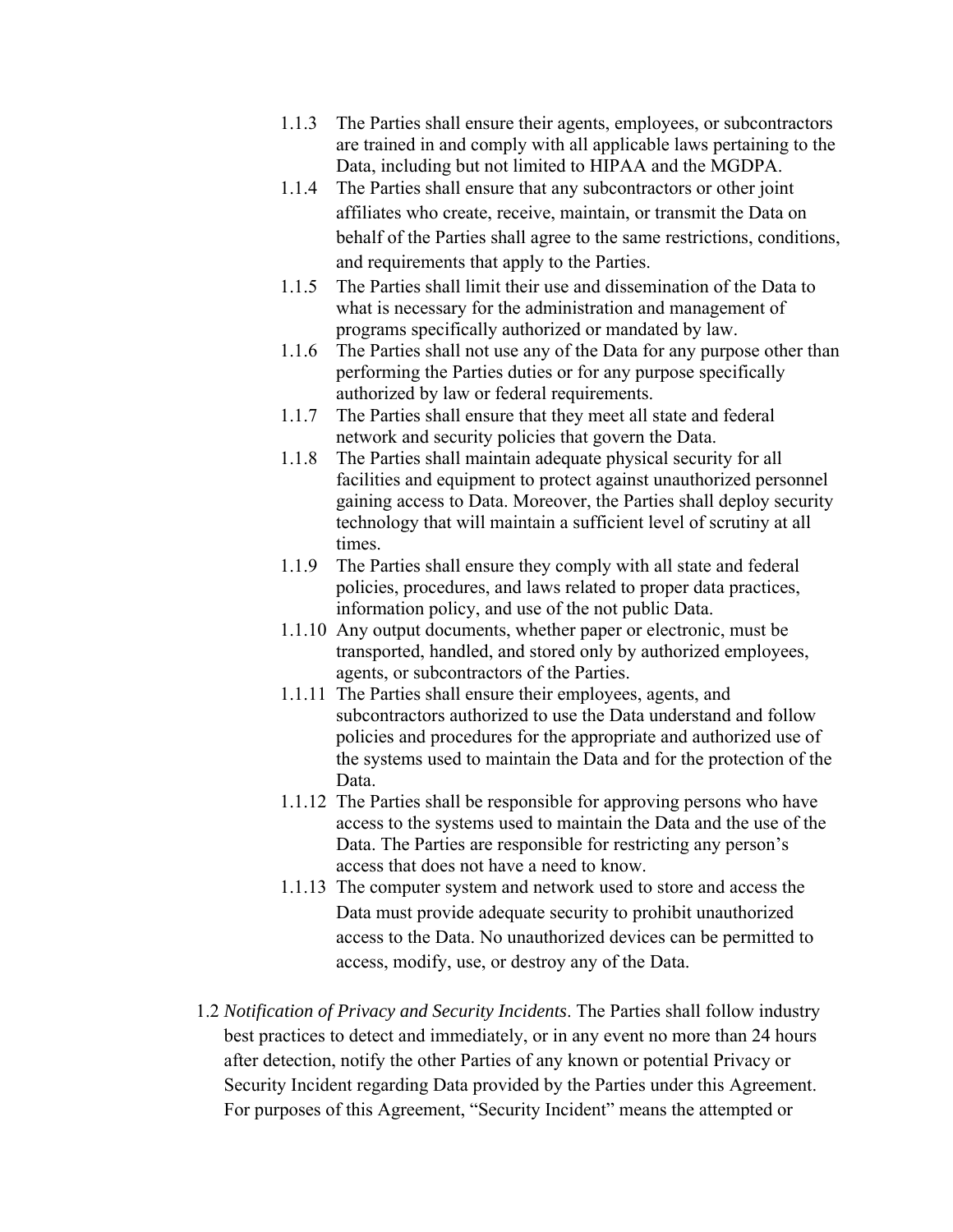successful unauthorized access, use, disclosure, modification, or destruction of information or interference with system operations in an information system. "Privacy Incident" means violation of the MGDPA and/or other applicable data privacy or protection laws, statutes, rules, regulations, or standards including, but not limited to, improper and/or unauthorized use or disclosure of not public data and incidents in which the confidentiality of the Data has been compromised in any way. The Parties shall take all necessary steps to ensure that they comply with the aforementioned notification requirements.

- 1.3 *Permitted Uses and Disclosure*. The Parties shall use the Data collected and stored exclusively for: the evaluation of community health and wellness, the creation of legislatively mandated reports, federal reporting requirements, and for other purposes required or permitted by law. The Parties may disclose the Data for the proper management and administration of the Parties or to carry out the legal responsibilities of the Parties, provided the disclosures are required by law, or the Parties obtain reasonable assurances from the person to whom the Data is disclosed that the Data will remain confidential and used for the purposes of which it was disclosed.
- 2. Amendment. This Agreement may be amended upon the written consent of the Parties to this Agreement. The Parties agree that they shall not unreasonably withhold consent to a proposed amendment to this Agreement in cases where the amendment is for the purpose of updating the agreement in light of changes to HIPAA, the MGDPA, and/or other applicable laws.
- 3. Term and Termination. The Term of this Agreement shall be effective as of the date of this Agreement is fully executed and shall terminate upon: (1) the termination of the Joint Powers Agreement or (2) the date this Agreement terminates for cause, whichever is sooner.
	- 3.1 *Termination for Cause*. Either party may terminate this Agreement for cause if either party fails to observe their obligations under this Agreement and fails to cure a failure within a reasonable time fixed by the non-violating party.
	- 3.2 *The Parties Obligations Upon Termination*. Upon termination of this Agreement for any reason, the Parties shall do the following with the Data:
		- 3.2.1 Retain only the Data that is necessary for the Parties to continue their proper management and administration or to carry out its legal responsibilities.
		- 3.2.2 Return to the Parties any remaining Data that the Parties maintain.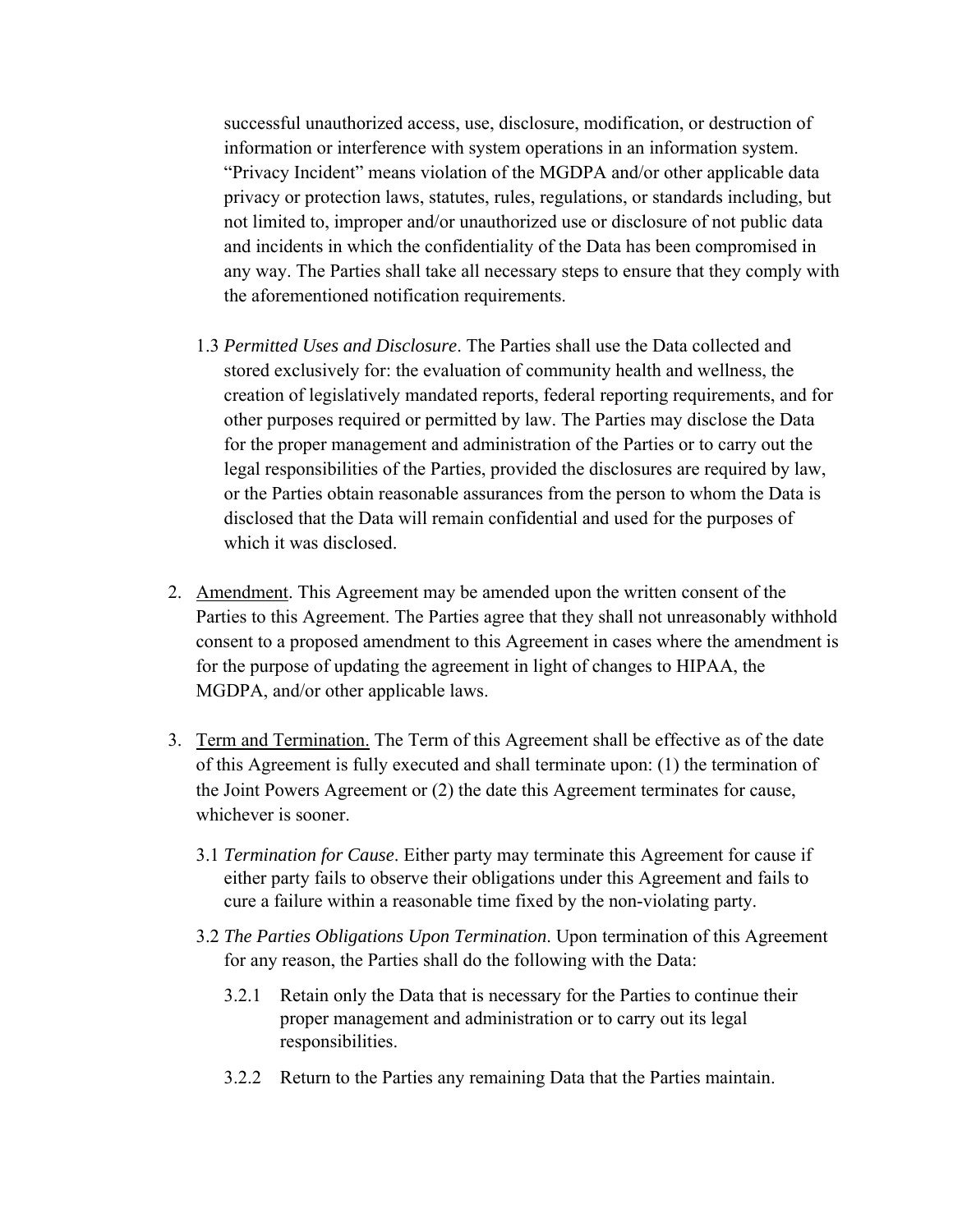- 3.2.3 Continue to observe the above described data security and notification obligations.
- 4. Survival. The obligations of the Parties shall survive the termination of this Agreement. The Parties obligations shall only cease if any and all Data is no longer in the possession or accessible to the Parties.
- 5. Interpretation. Any ambiguity in this Agreement shall be interpreted to permit compliance with HIPAA, the MGDPA, and all other applicable laws.
- 6. Severability. In the event any provision or part of this Agreement is found to be invalid or unenforceable, only that particular provision or part so found, and not the entire Agreement, will be inoperative.

Commissioner Peterson motioned, seconded by Commissioner Jensen to approve the Joint Affiliate Data Sharing Agreement. Upon roll call vote: Lawrence – Aye, Jensen- Aye, Tveitbakk – Aye, Peterson – Aye and Hempel – Aye. Motion unanimously carried.

Mike Flaagan, Pennington County Highway Engineer presented a maintenance agreement between Green View, Inc. and Pennington County for work at the Pennington County Joint Use Facility in Thief River Falls.

Commissioner Jensen motioned to approve the contract with Green View, Inc, seconded by Commissioner Peterson. Upon roll call vote: Lawrence – Aye, Jensen- Aye, Tveitbakk – Aye, Peterson – Aye and Hempel – Aye. Motion unanimously carried.

Mike Flaagan Pennington County Highway Engineer presented an agreement for Highway Engineer services between Pennington County and Roseau County beginning August 2020.

## **AGREEMENT FOR HIGHWAY ENGINEER SERVICES BETWEEN PENNINGTON COUNTY AND ROSEAU COUNTY AUGUST 2020**

This Agreement made as of the 4th day of August, 2020,(the "Effective Date"), between the County of Pennington, a duly organized County within the State of Minnesota, and the County of Roseau, a duly organized County within the State of Minnesota, for the purpose of providing engineering services to Roseau County while there remains a vacancy in the County Highway Engineer position.

**WHEREAS**, the County Board of each County must appoint and employ a County Highway Engineer for every duty and responsibility imposed by law; and

**WHEREAS**, Roseau County's Highway Engineer position is currently vacant; and

**WHEREAS**, a County may contract for engineering services with another County upon such terms as mutually agreed upon pursuant to MN Statutes  $\S$  163.07, subd. 9; and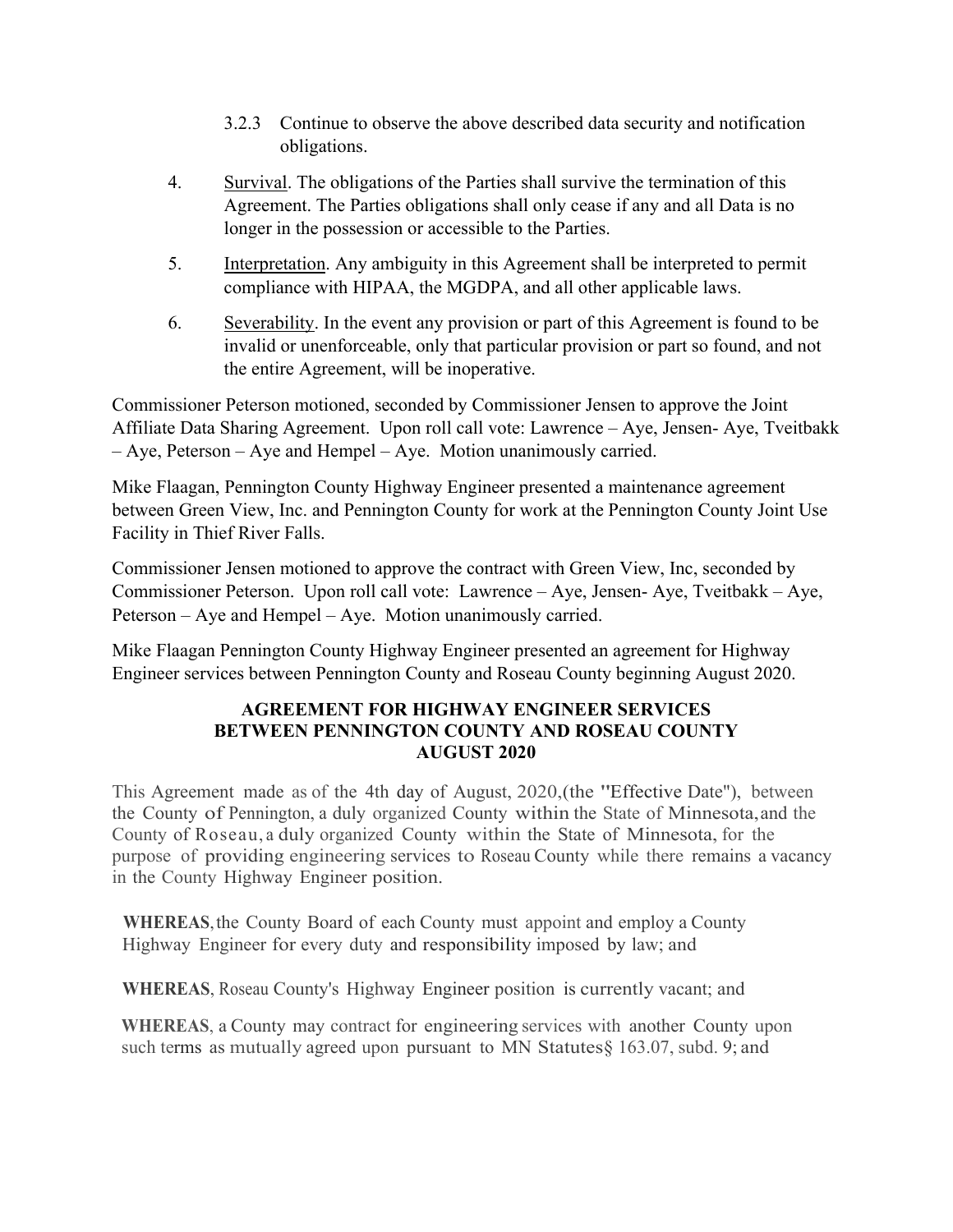**WHEREAS**, a County Board is authorized to employ and engage the services of a registered professional engineer to act as a consultant in connection with the construction of roads and bridges on County State-Aid highways upon request of the County highway engineer; and

**WHEREAS**, Roseau County bears the responsibility for construction and maintenance of their State-Aid system; and

**WHEREAS**, Pennington County employs a highway engineer meeting the statutory qualifications of a County highway engineer in the state of Minnesota; and

**WHEREAS**, the Pennington County Board of Commissioners is willing to contract for interim engineering services with R o s e a u County for the benefit of the State and County; and

**WHEREAS,** the Roseau County Board of Commissioners is actively seeking a new County highway engineer.

**NOW, THEREFORE**, be it agreed upon:

1. The Pennington County Board of Commissioners shall provide to the Roseau County Board of Commissioners the services as defined herein of its County Highway Engineer, Michael Flaagan, (the "ENGINEER"). PenningtonCounty agrees that the services provided to Roseau County will be delivered by a licensed engineer registered as a highway engineer with the State of Minnesota. Pennington County further agrees that the services will not be provided by a substituted professionalwithout Roseau County's express written consent.

2. The ENGINEER shall act as a consultant to Roseau County in connection with the construction of roads and bridges on County State-Aid highways, and shall upon request of the County Board, complete other duties and responsibilities imposed by law upon the County Highway Engineer, as limited by this Agreement.

3. The PENNINGTON County Highway Department's Office will bill ROSEAU County at the rate of

\$12,000.00 per month for work providing services pursuant to this Agreement. \$5,000.00 of this amount will be paid to Pennington County for the loss of service during this Agreement, and

75% of the remaining \$7,000.00 will be paid directly to the ENGINEER while 25% will be paid directly to the Assistant Engineer in charge of Construction for PENNINGTON County. The PENNINGTON County Highway Department will submit a monthly invoice to the ROSEAU County Highway Department. ROSEAU County agrees to pay each invoice within 30 days of receipt.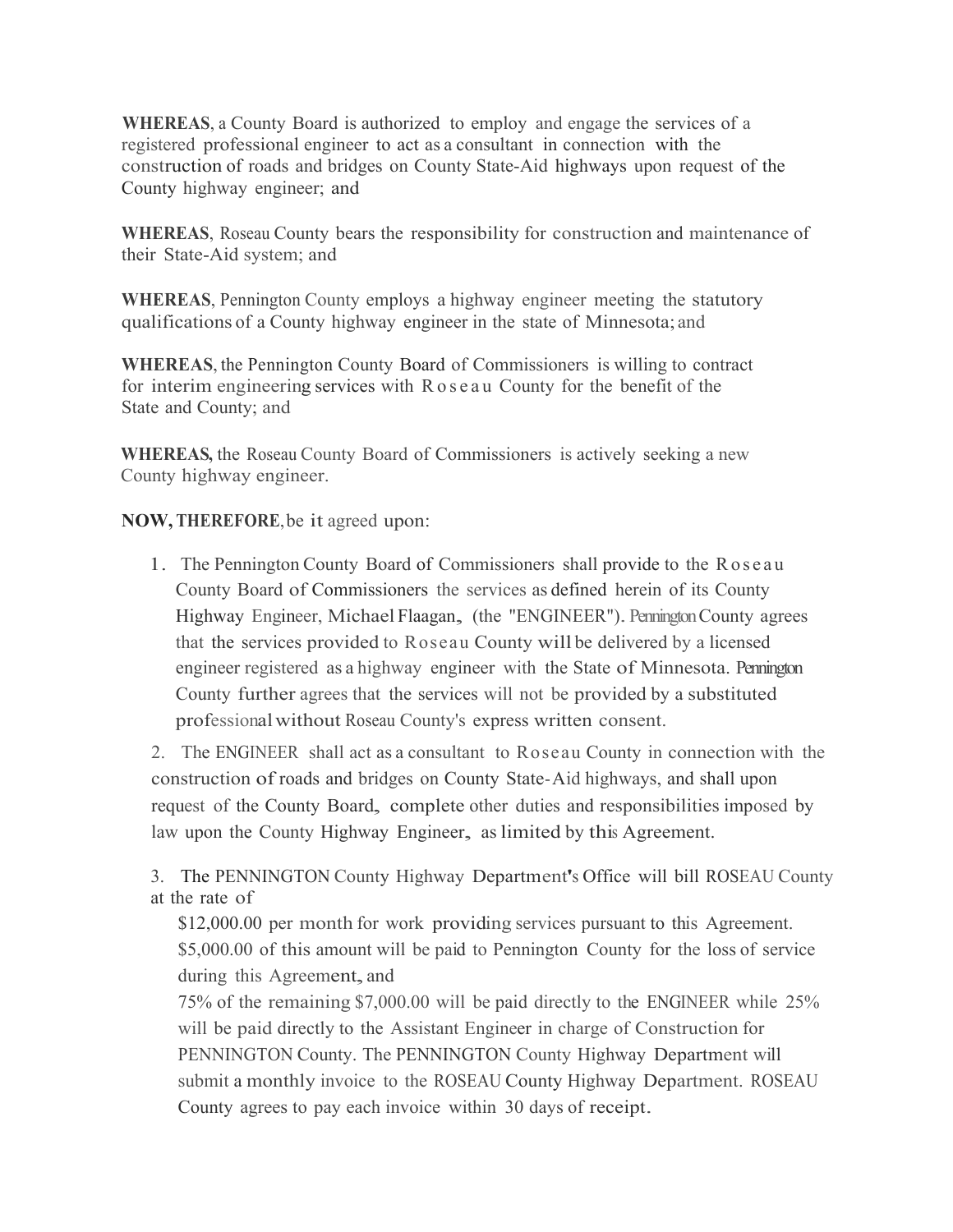- 4. The PENNINGTON County Highway Department Office will bill ROSEAU County mileage for engineering services at the Federal mileage rate {\$0.575/mile} pursuant to the PENNINGTON County Travel Policy. The ENGINEER will limit the amount of miles traveled with the Pennington County vehicle as most practical.
- 5. The ENGINEER remains the appointed County Highway Engineer of PENNINGTON County. This Agreement does not appoint PENNINGTON County's highway engineer as ROSEAU County's highway engineer. The Engineer is a PENNINGTON County Employee and shall at all times herein be considered a PENNINGTON County Employee.The Engineer will not be considered a ROSEAU County employee. The ENGINEER shall be subject to the personnel and other policies of PENNINGTON County.
- 6. The ENGINEER shall facilitate bridge program administration services through this Agreement to support ROSEAU County's bridge inspection Team Leader. If a damage or critical deficiency bridge inspection becomes necessary while this Agreement remains in effect, the ROSEAU County Board of Commissioners hereby authorizes immediate services of qualified consultant engineering personnel to carry out the responsibilities for said bridge rating(s} and report(s}.
- 7. The ENGINEER shall have discretion and authority to set the time spent in each County to fairly and equitably distribute his time according to good engineering practices.
- 8. The ENGINEER will represent only PENNINGTON County on all associated organizations and committees.
- 9. On the ENGINEER's behalf, the ROSEAU County Highway Department will review applications and issue or deny oversize/overweight permits for roads under ROSEAU County's jurisdiction.
- 10. Either party shall have the unilateral right to terminate this agreement upon 10 business day's written notice to the other County, acting through its County Board.
- 11. Each party shall be liable for its own acts to the ex tent provided by law and hereby agrees to indemnify, hold harmless and defend the other, its officers and employees against any and all liability,loss, costs, damages, expenses, claims or actions, including attorney's fees which the other's officers and employees may hereafter sustain, incur or be required to pay, arising out of or by reason of any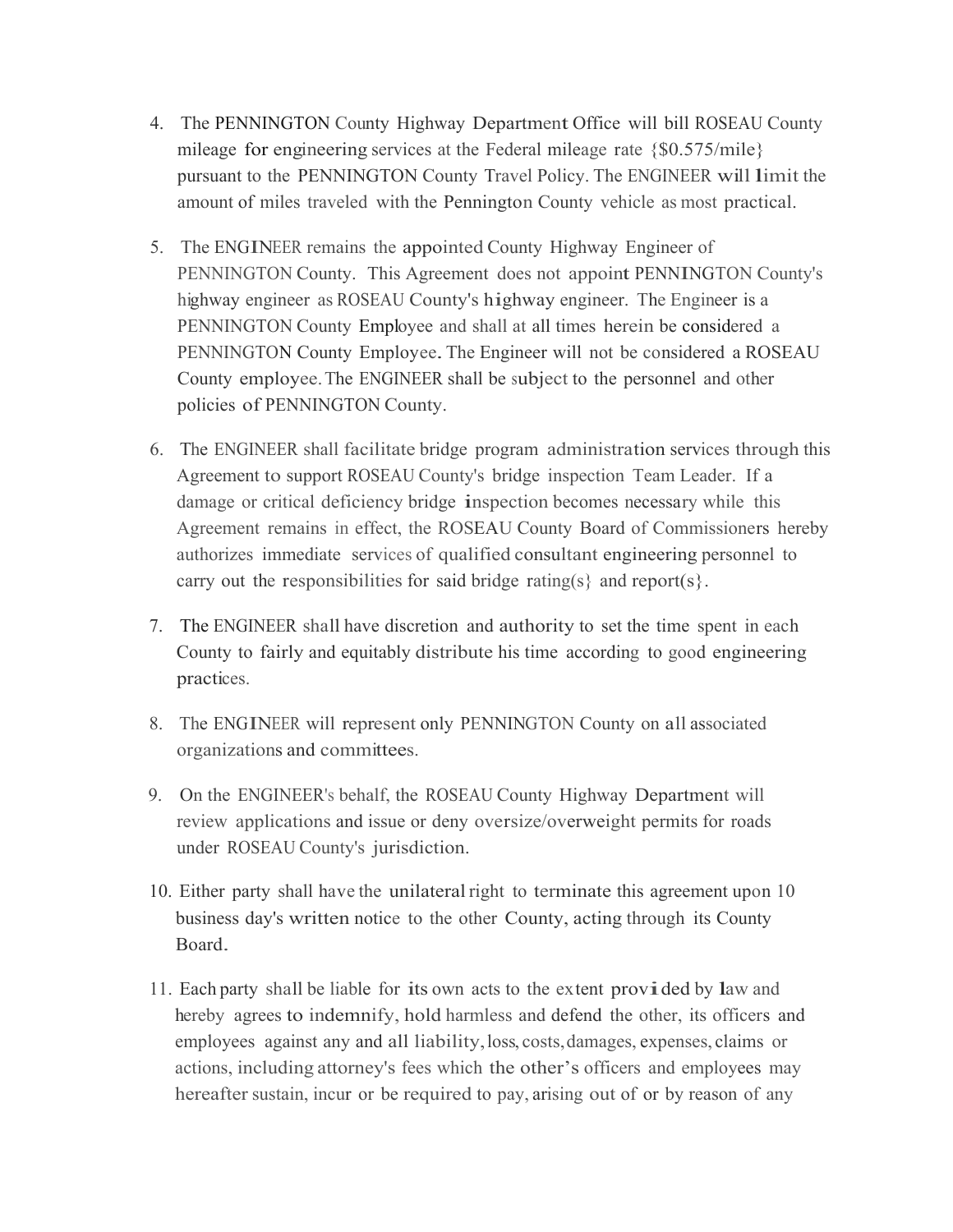act or omission of the party, its agents, servants or employees, in the execution, performance or failure to adequately perform its obligations pursuant to this Agreement. In order to ensure that each party will be able to provide indemnification as required by the above provision, each party will maintain general liability and automobile liability with coverage limits not less than those prescribed under MN Statute §466.04; and Workers' Compensation insurance coverage or self-insurance in accordance with the Minnesota statutory requirements. Said policies shall be kept in effect during the entire term of this Agreement. PENNINGTON County will not bond for highway engineer services in ROSEAU County.

12. This Agreement does not include routine attendance at ROSEAU County Board meetings.

- 13. CONTRACT TERM: The term of this Agreement shall commence on the Effective Date and continue in full force and effect until August 31, 2020, or the contract will be terminated as provided herein, whichever occurs first. This Agreement may be amended on a month-by- month basis as needed at such date when the ROSEAU County Board of Commissioners appoints and employs a new registered County Highway Engineer. The ROSEAU County Board of Commissioners agrees to actively pursue a qualified Engineer during the entirety of this Agreement.
- 14. ASSIGNMENT: Neither ROSEAU County nor PENNINGTON County may assign, delegate, or otherwise transfer this Agreement or any of its rights or obligations hereunder without the prior written consent of the other, which consent shall not be unreasonably withheld.
- 15. NON-WAIVER AND CUMULATION OF REMEDIES: The failure by either party at any time to enforce the provisions of this Agreement, or any right or remedy available hereunder, or at law, or in equity, or to exercise an option herein provided, shall not constitute a waiver of such provision, right,remedy or option, or in any way affect the validity of this Agreement. The waiver of any default by either party shall not be deemed a continuing waiver but shall apply solely to the instances to which such waiver is directed. The remedies provided under this Agreement shall be cumulative and not alternative, and the election of any one remedy for breach shall not preclude the pursuit of other remedies.
- 16. DATA PRIVACY: ROSEAU County agrees to abide by the applicable provisions of the Minnesota Data Practices Act, Minnesota Statutes, Chapter 13, HIPAA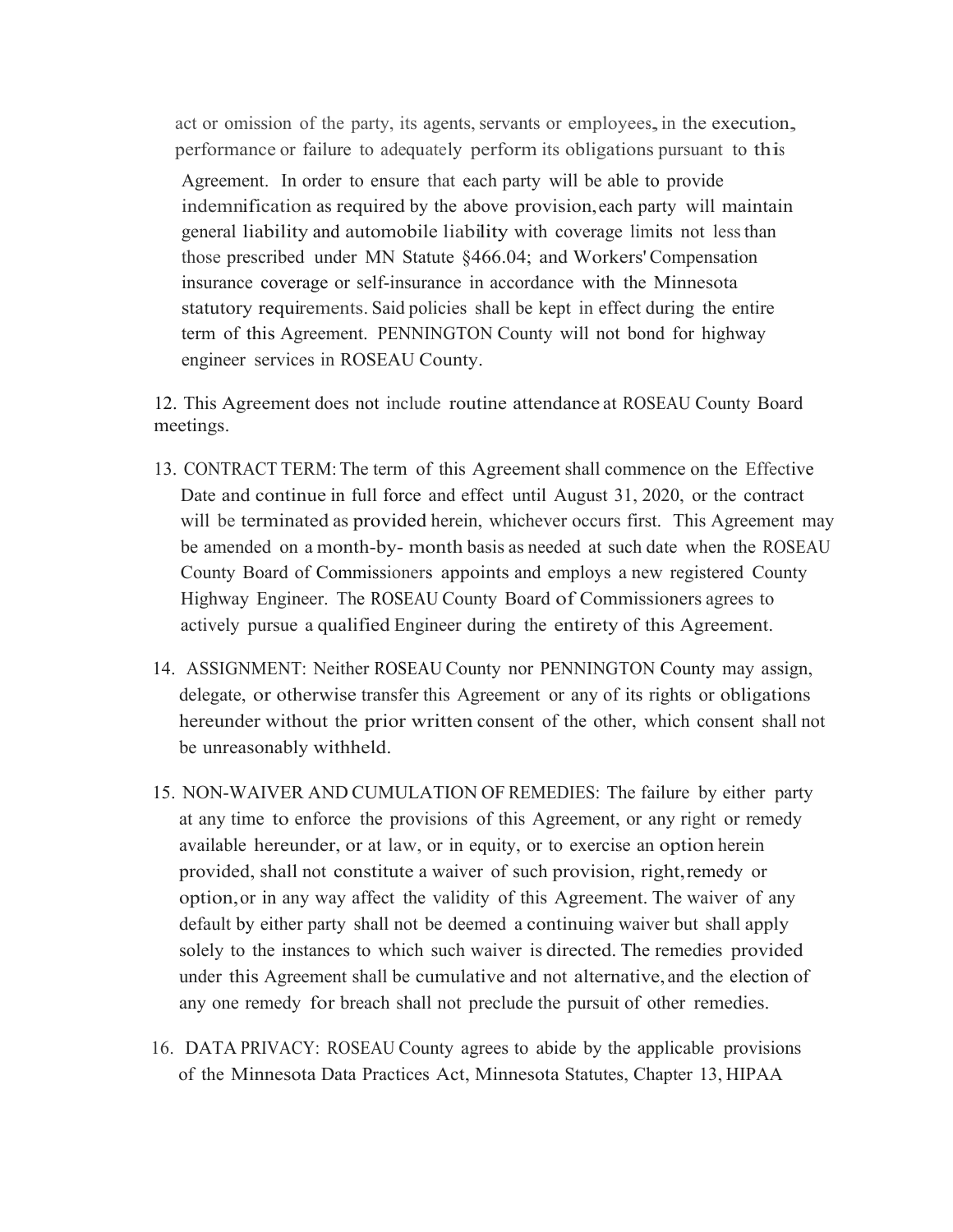requirements, and all other applicable State or Federal rules, regulations or orders pertaining to privacy or confidentiality.

- 17. RECORDS RETENTION AND AVAILABILITY/AUDIT: PENNINGTON County and ROSEAU County shall keep pertinent business records pursuant to this Agreement. Such records shall be maintained for at least 6 years from the date services or payment were last provided, or longer if any audit in progress requires a longer retention period. All accounting records shall be kept in accordance with generally accepted accounting practices. Both parties shall have the right to audit and review all such documents and records at any time during regular business hours or upon reasonable notice. These records are subject to examination, duplication, transcription and audit by either County, and/or the Legislative or State Auditor of the State of Minnesota pursuant to MN Statute §16C.OS, Subd. 5. The records may also be subject to review by the Comptroller General of the United States, or a duly authorized representative, if Federal funds are utilized for any work during the term of this Agreement.
- 18. ENTIRE AGREEMENT: This Agreement embraces the entire Agreement between the parties. No oral agreement or representation concerning this Agreement shall be binding.
- 19. SEVERABILITY:Every provision of this Agreement shall be construed, to the extent possible, so as to be valid and enforceable. If any provision of this Agreement so constructed is held by a Court of competent jurisdiction to be invalid, illegal or otherwise unenforceable, such provision shall be deemed severed from this Agreement, and all other provisions shall remain in full force and effect.
- 20. AMENDMENTS: This Agreement may be altered, extended, changed, or amended in writing by mutual agreement of the parties when dated and attached hereto without altering the other terms of this Agreement.

Motioned by Commissioner Jensen, seconded by Commissioner Peterson, to approve the agreement for Highway Engineer services between Pennington County and Roseau County for a period of two months. Upon roll call vote: Lawrence – Aye, Jensen – Aye, Tveitbakk – Aye, Peterson – Aye and Hempel – Aye. Motion carried.

County Engineer Flaagan then gave updates on the various projects in Pennington County: The Hwy 32 roundabout, the bridge over Red Lake River, and the Challenger roundabout.

Pennington County Sheriff Ray Kuznia recommended Gracie Hannon be transferred from parttime to full-time Correction Officer beginning August 24<sup>th</sup>, 2020 with a 6-month probation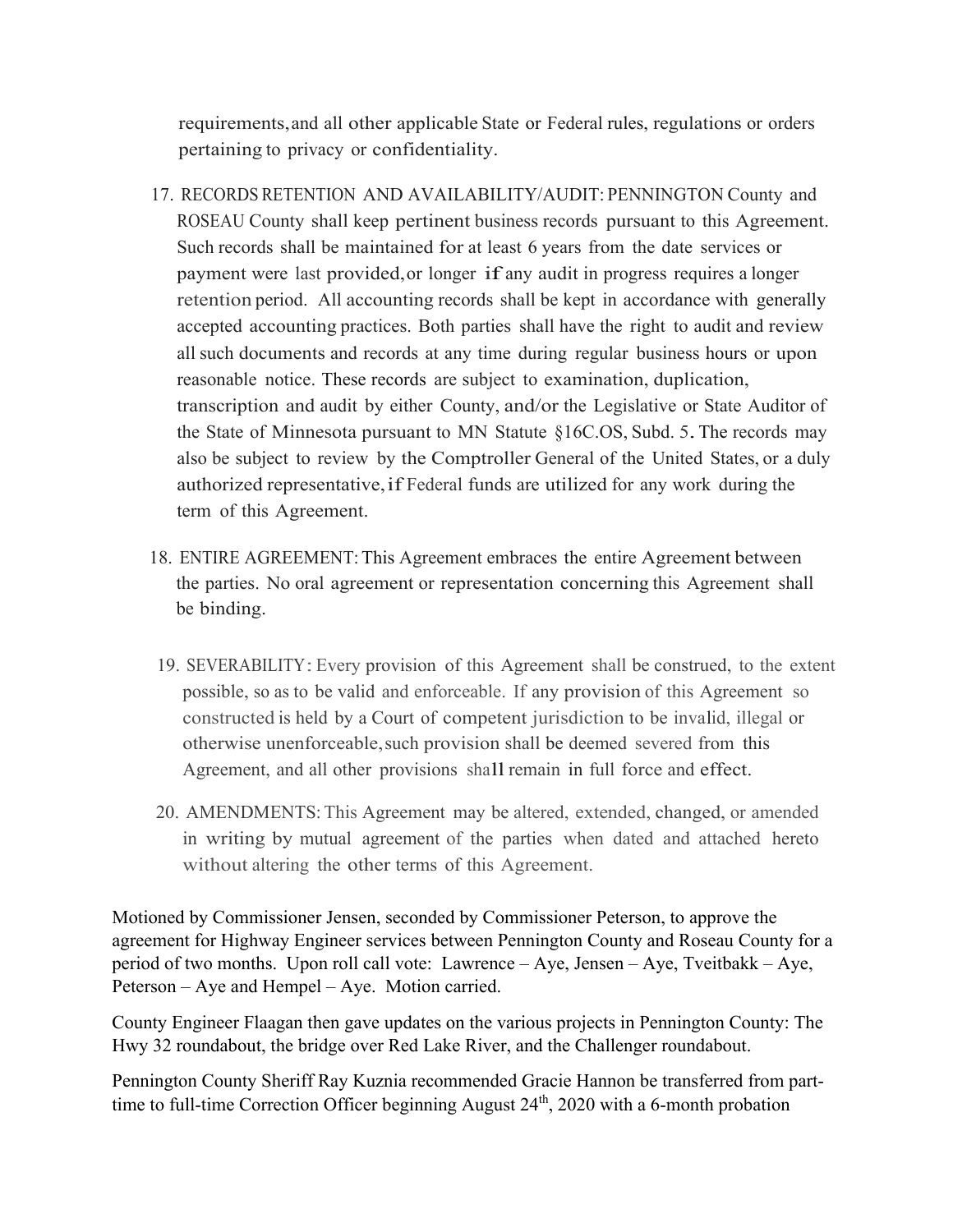period and wages to be determined by union contract. Commissioner Lawrence motioned, seconded by Commissioner Jensen to approve Gracie Hannon for Full-Time Correction Officer. Upon roll call vote: Lawrence – Aye, Jensen – Aye, Tveitbakk – Aye, Peterson – Aye and Hempel – Aye. Motion carried.

Sheriff Kuznia submitted Julie Martinson's resignation letter from the position of Correction Officer. Motioned by Commissioner Lawrence, seconded by Commissioner Jensen to approve the resignation of Julie Martinson. Upon roll call vote: Lawrence – Aye, Jensen – Aye, Tveitbakk – Aye, Peterson – Aye and Hempel – Aye. Motion carried.

Sheriff Kuznia presented a quote to purchase training cartridges for the tasers that will be used for taser training. Motioned by Commissioner Lawrence, seconded by Commissioner Peterson to approve the purchase of training cartridges for the tasers. Upon roll call vote: Lawrence – Aye, Jensen – Aye, Tveitbakk – Aye, Peterson – Aye and Hempel – Aye. Motion carried.

Erik Beitel, Emergency Management Director, discussed items for the Cares Act meeting that is planned for July 29th where discussions will be had on identifying uses for the funds and how to distribute them.

Commissioner Jensen discussed the applicants for the position of Pennington County Coordinator. He stated that 7 candidates were interviewed and narrowed to the top 3 candidates. Commissioner Jensen recommended Kevin Erickson, Deputy Auditor-Treasurer/HR Director, for the position of County Coordinator.

Moved by Commissioner Jensen, seconded by Commissioner Peterson to hire Kevin Erickson for the position of Pennington County Coordinator, contingent on a background check, beginning August  $10^{th}$ , 2020 at a starting salary of \$91,910. Upon roll call vote: Lawrence – Aye, Jensen – Aye, Tveitbakk – Aye, Peterson – Aye and Hempel – Aye. Motion carried.

Commissioner Jensen discussed the position of Deputy Auditor-Treasurer that is open in the Auditor-Treasurer's office and the need to fill it as soon as possible. Changes to the job description are anticipated and will be discussed at the Personnel Committee.

Moved by Commissioner Jensen, seconded by Commissioner Lawrence to advertise for the position of Deputy Auditor-Treasurer. Upon roll call vote: Lawrence – Aye, Jensen – Aye, Tveitbakk – Aye, Peterson – Aye and Hempel – Aye. Motion carried.

Moved by Commissioner Lawrence, seconded by Commissioner Peterson, to approve the payment of the Human Services warrants in the amount of \$41,459.81 and the following Commissioner warrants. Upon roll call vote: Lawrence – Aye, Jensen – Aye, Tveitbakk – Aye, Peterson – Aye and Hempel – Aye. Motion carried.

#### WARRANTS

|                  |  | Revenue       |                                                  | \$152,871.85 |
|------------------|--|---------------|--------------------------------------------------|--------------|
|                  |  | Road & Bridge |                                                  | \$93,004.51  |
|                  |  | Ditch Fund    |                                                  | \$28,082.64  |
| $\mathbf{\cdot}$ |  |               | $\sim$ $\sim$ $\sim$ $\sim$ $\sim$ $\sim$ $\sim$ |              |

Per Diems and meal reimbursements in the amount of \$36.77 were also approved.